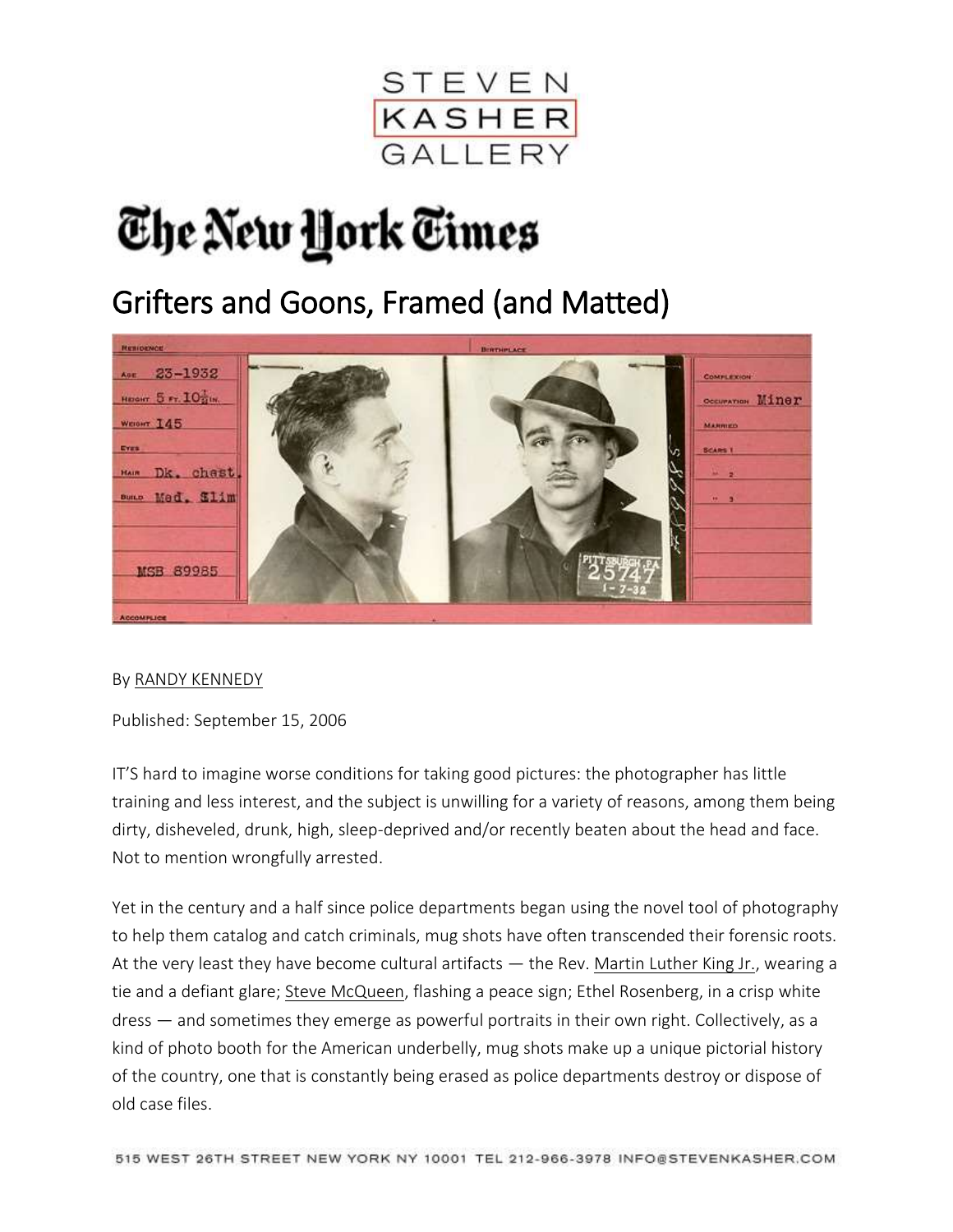

A decade ago Mark Michaelson did not care much about criminals or the preservation of their likenesses. He was working as an art director at New York magazine. He thought of himself "more as a pack rat than a collector," he said, occasionally buying art photos or the originals of illustrations. But then one year for his birthday a friend gave him a vintage Patty Hearst wanted poster that jump-started an interest in crime ephemera. Aided and abetted by eBay, he began to collect stray mug shots, a fascination that grew into an obsession, one that eventually turned his apartment into an archive and his life into a strange kind of scavenger hunt.

This week, his private mania will be given a public life. Steidl and the Steven Kasher Gallery in Chelsea are publishing "Least Wanted: A Century of American Mugshots," a plaintive, rollicking selection of pictures from Mr. Michaelson's extensive rogues' gallery, many of which he has put up for sale at an exhibition that opened yesterday and runs through Oct. 28 at the Kasher Gallery.

The book's pages are in chronological order, from an 1883 shot of one Tim O'Brien, young burglar, scowling and trying to retract his head into his stiff overcoat, to an elderly unnamed 1973 arrestee in New Castle, Pa., who bears a passing resemblance to [Don King,](http://topics.nytimes.com/top/reference/timestopics/people/k/don_king/index.html?inline=nyt-per) especially in the hairdo department. On the pages in between, as Mr. Michaelson puts it in his foreword to the book, are dozens of characters right out of "central casting for the late-late show of an unvarnished reality."

Mr. Michaelson, a thin and angular 50-year-old with black horn-rimmed glasses perpetually perched on his forehead, still recalls one of the first mug shots he bought in the way an addict might recall a first score. He won it in an online auction, with a bid he remembers as \$5 or \$10. The prize was a crisp frontal and profile shot of a young black man who had been arrested in 1938 in Minneapolis. The police suspected he had stolen some stockings from a department store, but the charge, as it often was for black men in those days, was vagrancy.

The arrest card, neatly typed out, described the arrestee as "a close mouthed Negro who is probably committing burglaries."

The crassness of the assessment amused Mr. Michaelson, but it also helped him form a philosophy that guided him as he built what eventually became an archive of some 10,000 mug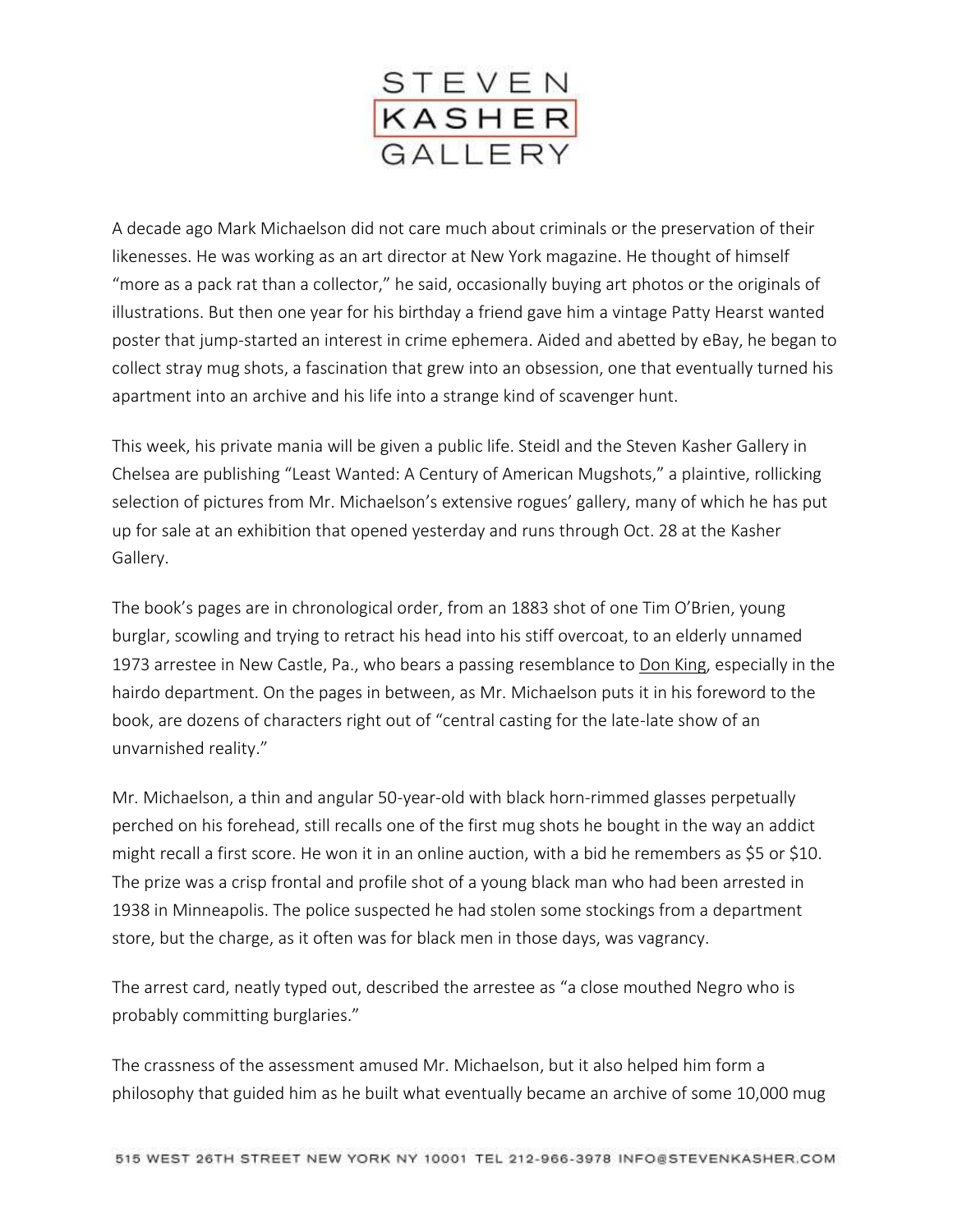

shots, some more than a century old. They are pictures that have somehow made their way out of police department files, to be rescued by retired detectives, photo buffs and Dumpster divers.

"I started to figure out that I wasn't interested in famous criminals or people who'd committed big crimes or very violent crimes," Mr. Michaelson said. "I wanted the small-time people, petty crooks who just fell through the cracks. Instead of being most wanted, these were the least wanted."

There are gap-toothed teenagers and grandmothers, lawyers and longshoremen, career criminals and terrified first-timers. The pictures often read like a catalog of the human face and the things that can happen to it: crossed eyes and painted-on eyebrows, jug ears and broken noses, [Clark Gable](http://movies2.nytimes.com/gst/movies/filmography.html?p_id=10097&inline=nyt-per) mustaches and porkpie hats.

Most of the criminals or those accused of crimes seem to fall into the category of people for whom arrest and incarceration were just inevitable stops along the road of sorry luck. Like a man named Elery Augustus Stroup, who in the spring of 1959, according to the arrest record accompanying his sullen mug shot, "found one Morris Westman in bed with his wife."

"Went to son's bedroom, took a knife and cut both parties," the account added.

Or the housewife in Santa Monica, Calif., with disheveled black hair and an angry glare, arrested in 1927. "This woman picked up on susp. of being dissolute person," the police wrote, adding that the woman was not even successful at being a criminal: "Not enough evidence to convict."

The book also offers a vast compendium of the kind of low-level offenses that have supplied America's jails with short-time residents over the decades: vagrancy, drunkenness, unlawful cohabitation, flashing, check kiting, car clouting, panhandling, pimping, beer theft and being a Communist. (Pictures of suspected Communists were usually filed on pink or red index cards.)

Some experts say that the first photographs used for law enforcement were probably taken of prisoners in Belgium in 1843 and 1844, possibly so that the prisoners could be identified if they committed other crimes after being released. By 1857 the New York police had adopted the practice, opening a gallery so that the public could come in to see the daguerreotypes of what Mr. Michaelson calls "hookers, stooges, grifters and goons."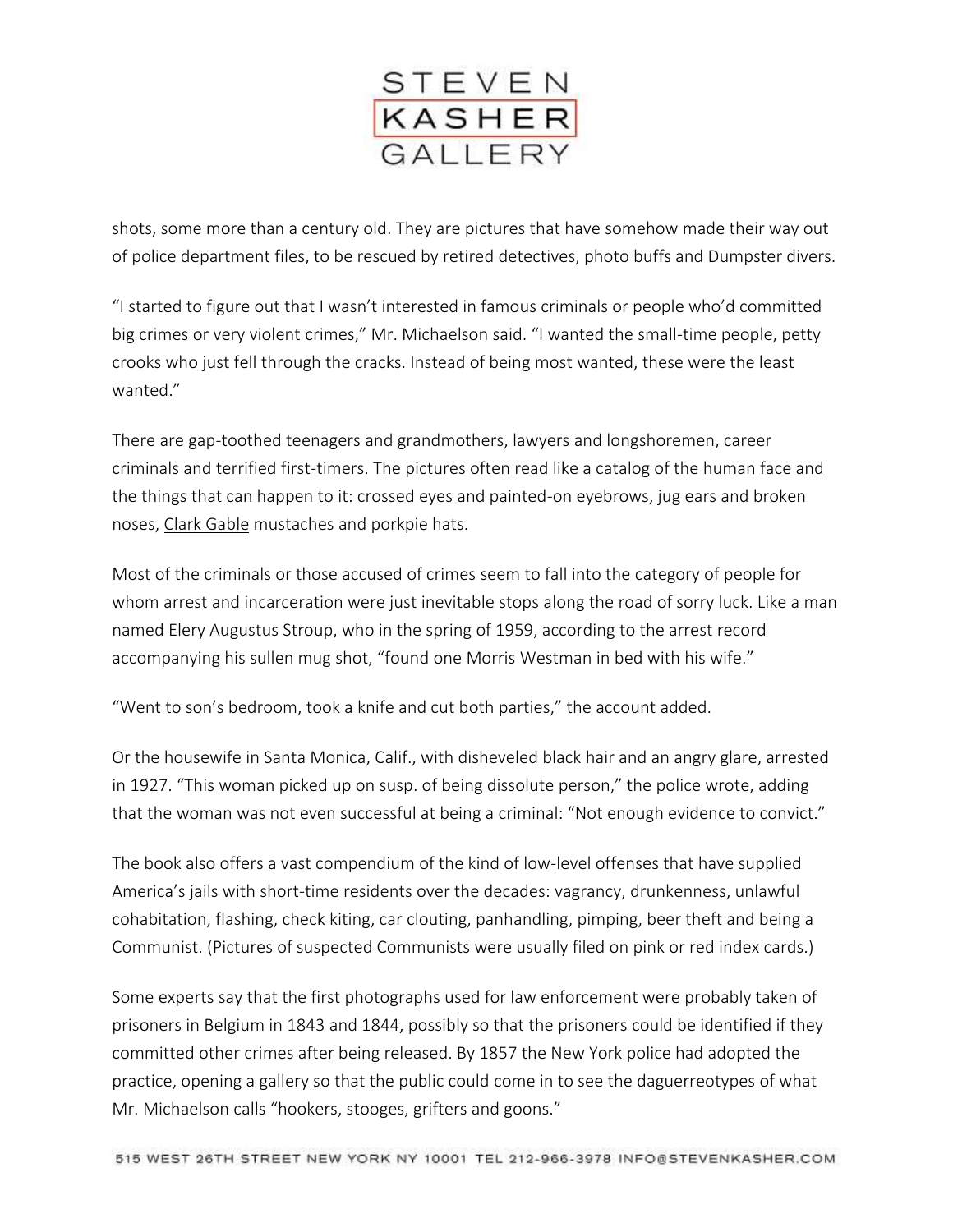

The New York Times reported later that year, "Already, some arrests have been made by means of these portraits, and three or four of the thieves so unenviably distinguished have quitted New York for parts unknown, convinced that Daguerre had put an end to their chances of success in this locality."

Mr. Michaelson said that in collecting the mug shots and in winnowing them for the book he was motivated less by historical concerns than by his eye, which sometimes led him to the odder Diane Arbus-esque portraits, to those that had a certain revenant quality and even to those that were age-speckled or torn. "I was looking for the ones that moved me," he said. "It was all my little visual fetishes rolled into one."

He said that as his obsession with the collection deepened over the years, along with his spending on it, he started to categorize the pictures in different ways. He began by arranging them chronologically. Then he sorted them under headings like gender and type of crime. Later he moved into ever more specialized subcategories, like black eyes and head bandages. He also developed unlikely relationships with other mug shot collectors, many of whom guarded their finds jealously, like a retired detective in New Castle, Pa., who became a frequent correspondent.

Mr. Kasher said he was fascinated by mug shots because they were the only category of vernacular photography — family snapshots, photo-booth shots, crime-scene photos, all now sought after by photo collectors — in which the subjects were compelled to have their pictures taken.

"They somehow get below the surface," he said, "because people are not posing in a normal way, not wanting to be photographed. Even with passport photos you're not forced to have your picture taken."

The other day in Mr. Kasher's gallery on West 23rd Street the two men were browsing through piles of ring-binder notebooks filled with pages of mug shots as Mr. Kasher began the arduous process of sorting the images for the exhibition. Mr. Michaelson, who found himself between jobs last winter when Radar magazine folded, said he had been reluctant to begin selling his collection.